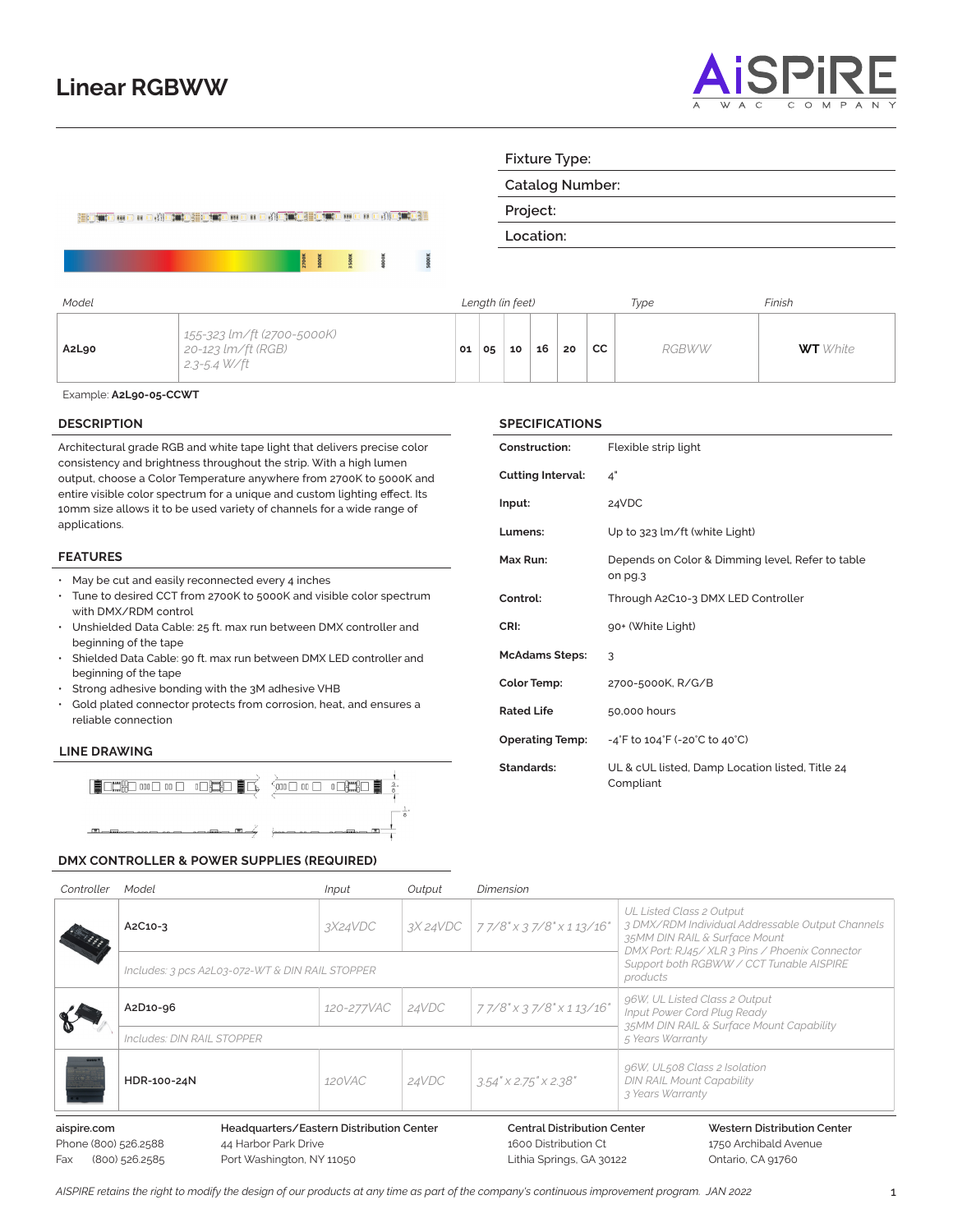# **AiSPiRE® RGBWW**

*Tape Accessories*



|                                                              | Model                                                                                                        | Finish |                                                                                                                            |                                                                                         |  |  |  |  |
|--------------------------------------------------------------|--------------------------------------------------------------------------------------------------------------|--------|----------------------------------------------------------------------------------------------------------------------------|-----------------------------------------------------------------------------------------|--|--|--|--|
|                                                              | A2L00-WT                                                                                                     | White  | Tape to Tape Connector<br>Connects tape sections                                                                           |                                                                                         |  |  |  |  |
|                                                              | A2L06-WT                                                                                                     | White  | Tape to Tape T Connector<br>Connects tape sections                                                                         |                                                                                         |  |  |  |  |
|                                                              | A2L07-WT                                                                                                     | White  |                                                                                                                            | Tape to Tape X Connector<br>Connects tape sections                                      |  |  |  |  |
|                                                              | A2L05-WT                                                                                                     | White  | Tape to Tape L Connector<br>Connects tape sections                                                                         |                                                                                         |  |  |  |  |
|                                                              | A2L01-WT                                                                                                     | White  |                                                                                                                            | Joiner Cable Extender<br>Connects joiner cable to joiner cable,<br>female on both sides |  |  |  |  |
|                                                              | A2L08-WT                                                                                                     | White  |                                                                                                                            | Flex Tape to Tape Y Connector<br>Connects tape sections                                 |  |  |  |  |
|                                                              | A2L09-WT                                                                                                     | White  | Flex Tape to Tape X Connector<br>Connects tape sections                                                                    |                                                                                         |  |  |  |  |
|                                                              | A2L02-002-WT<br>A2L02-006-WT<br>A2L02-012-WT<br>A2L02-036-WT<br>A2L02-072-WT<br>A2L02-144-WT<br>A2L02-240-WT |        | In Wall Rated Joiner Cable<br>White<br>Connects tape sections, 2 male ends                                                 |                                                                                         |  |  |  |  |
|                                                              | A2L03-072-WT<br>A2L03-144-WT                                                                                 | White  | In Wall Rated Extension Cable<br>Extends distance between a hard wire<br>power supply or a wiring box to a<br>tape section | 6 ft<br>12 ft                                                                           |  |  |  |  |
|                                                              | A2L16-CL                                                                                                     | Clear  | Plastic Mounting Clip (Pack of 10)<br>Secure tape to uneven surfaces                                                       |                                                                                         |  |  |  |  |
|                                                              | A2L15-WT                                                                                                     | White  | 5-3 Low Voltage Wiring Box<br>Connects between 5 wires and<br>3 wires cable                                                |                                                                                         |  |  |  |  |
| aispire.com<br>Phone (800) 526.2588<br>(800) 526.2585<br>Fax | Headquarters/Eastern Distribution Center<br>44 Harbor Park Drive<br>Port Washington, NY 11050                |        | <b>Central Distribution Center</b><br>1600 Distribution Ct<br>Lithia Springs, GA 30122                                     | Western Distribution Center<br>1750 Archibald Avenue<br>Ontario, CA 91760               |  |  |  |  |

*AISPIRE retains the right to modify the design of our products at any time as part of the company's continuous improvement program. JAN 2022* 2